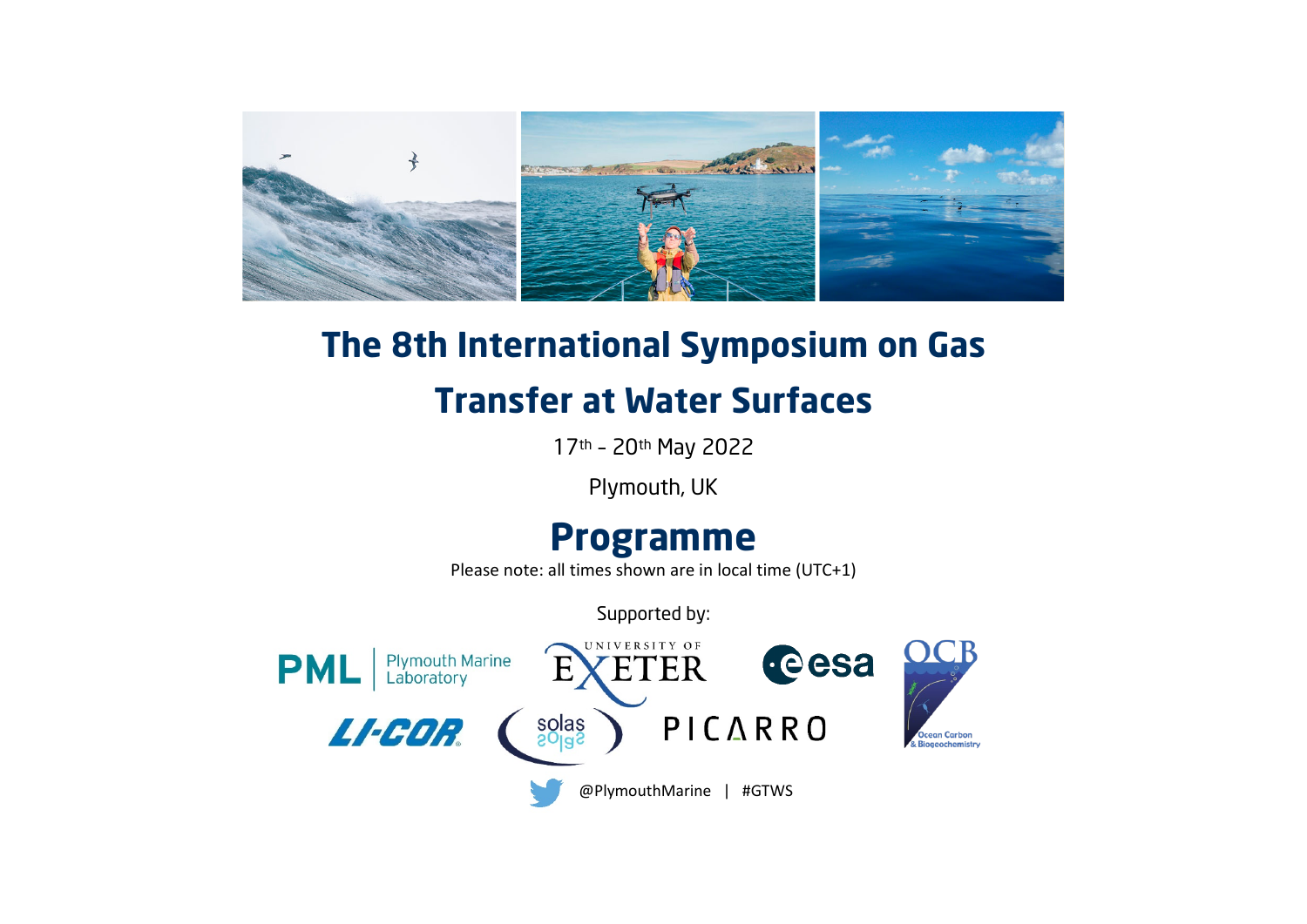| Tues 17th May                                          | <b>Speaker</b>                                     | <b>Title</b>                                                                                                                                                               | Presentation will be given |
|--------------------------------------------------------|----------------------------------------------------|----------------------------------------------------------------------------------------------------------------------------------------------------------------------------|----------------------------|
|                                                        |                                                    |                                                                                                                                                                            | online/in person           |
|                                                        |                                                    |                                                                                                                                                                            |                            |
| $08:30 - 09:30$                                        |                                                    | Arrival, registration and coffee                                                                                                                                           |                            |
|                                                        | Session 1: Chair: Phil Nightingale                 |                                                                                                                                                                            |                            |
| 09:30: Intro & Welcome                                 | Phil / Icarus                                      | Welcome to PML from organisers and PML Chief Exec.                                                                                                                         |                            |
| 09:50                                                  | Mingxi Yang                                        | Global synthesis of air-sea $CO2$ transfer velocity estimates from ship-based eddy covariance measurements                                                                 | In person                  |
| 10:10                                                  | Herlina Herlina                                    | Simulation of high-intensity isotropic turbulence driven gas transfer                                                                                                      | In person                  |
| 10:30                                                  | John Prytherch                                     | Wind and fetch dependent gas transfer velocity in an Arctic sea-ice lead determined from eddy covariance<br>$CO2$ flux measurements                                        | In person                  |
| 10:50                                                  | <b>Kerstin Krall</b>                               | Sufficiently Realistic Simulation of Oceanic Conditions for Air-Sea Gas Exchange at the Re-Engineered<br><b>Heidelberg Aeolotron</b>                                       | In person                  |
| 11:10 Coffee 30 mins                                   |                                                    |                                                                                                                                                                            |                            |
|                                                        | Session 2: Chair: Rik Wanninkhof                   |                                                                                                                                                                            |                            |
| 11:40                                                  | Helen Czerski                                      | Bubble size distributions measured in high wind conditions, and their potential contribution to oxygen update In person<br>during winter storms                            |                            |
| 12:00                                                  | Andrew Watson                                      | New, substantially larger, estimates of global air-sea $CO2$ flux from surface data                                                                                        | In person                  |
| 12:20                                                  | Ryo Dobashi                                        | Air-sea gas exchange in a seagrass ecosystem                                                                                                                               | In person                  |
| 12:40                                                  | Alison Brown                                       | Greenhouse gases in the urban Clyde estuary: Physical estuarine processes and nutrient loading impact<br>greenhouse gas generation                                         | In person                  |
| Poster setup and                                       |                                                    |                                                                                                                                                                            |                            |
| Lunch 13:00 - 14:00                                    |                                                    |                                                                                                                                                                            |                            |
|                                                        | Session 3 (Hybrid): Chairs: Lisa Miller & Tom Bell |                                                                                                                                                                            |                            |
| 14:00 Keynote                                          | Christa Marandino                                  | Concurrent, open ocean eddy covariance flux measurements of dimethylsulfide and carbon dioxide: What<br>have they taught us about gas transfer and what should we do next? | Online                     |
| 14:30                                                  | Adrian Callaghan                                   | Energy dissipation-based estimates of whitecap coverage and air entrainment rates in whitecaps                                                                             | Online                     |
| 14:50                                                  | <b>Chris Chickadel</b>                             | The Thermal Signature of the Residual Foam in Breaking Waves                                                                                                               | Online                     |
| 15:10                                                  | Mariana Ribas Ribas                                | $pCO2$ gradient in the near surface ocean                                                                                                                                  | Online                     |
| 15:30 Coffee 30 mins                                   |                                                    |                                                                                                                                                                            |                            |
| Session 4 (Hybrid):                                    | <b>Chairs: Herlina Herlina &amp; Jamie Shutler</b> |                                                                                                                                                                            |                            |
| 16:00                                                  | David Ho                                           | Relationship between wind speed and gas exchange in the coastal Baltic Sea                                                                                                 | Online                     |
| 16:20                                                  | Sudheesh Valliyodan                                | Greenhouse gases (CO <sub>2</sub> , CH <sub>4</sub> and N <sub>2</sub> O) emissions from a tropical micro-tidal estuary (Cochin, India)                                    | In person                  |
| 16:40                                                  | <b>Henry Potter</b>                                | A Field Experiment to Determine the Impact of Nearshore Processes on Air-Sea Mass, Momentum, and Heat<br><b>Fluxes</b>                                                     | Online                     |
| 17:00 - 17:30                                          | <b>Discussion Session</b>                          | How to cross-link lab and field measurements?                                                                                                                              |                            |
|                                                        |                                                    | In person chair: Kerstin Krall, aided by Phil Nightingale                                                                                                                  |                            |
|                                                        |                                                    | <b>Online Chairs: Christa Marandino and Bernd Jähne (virtual)</b>                                                                                                          |                            |
| Icebreaker 17:30 - 19:00                               |                                                    |                                                                                                                                                                            |                            |
| and posters                                            |                                                    |                                                                                                                                                                            |                            |
| <b>NOTE: ALL TIMES SHOWN ARE IN LOCAL TIME (UTC+1)</b> |                                                    |                                                                                                                                                                            |                            |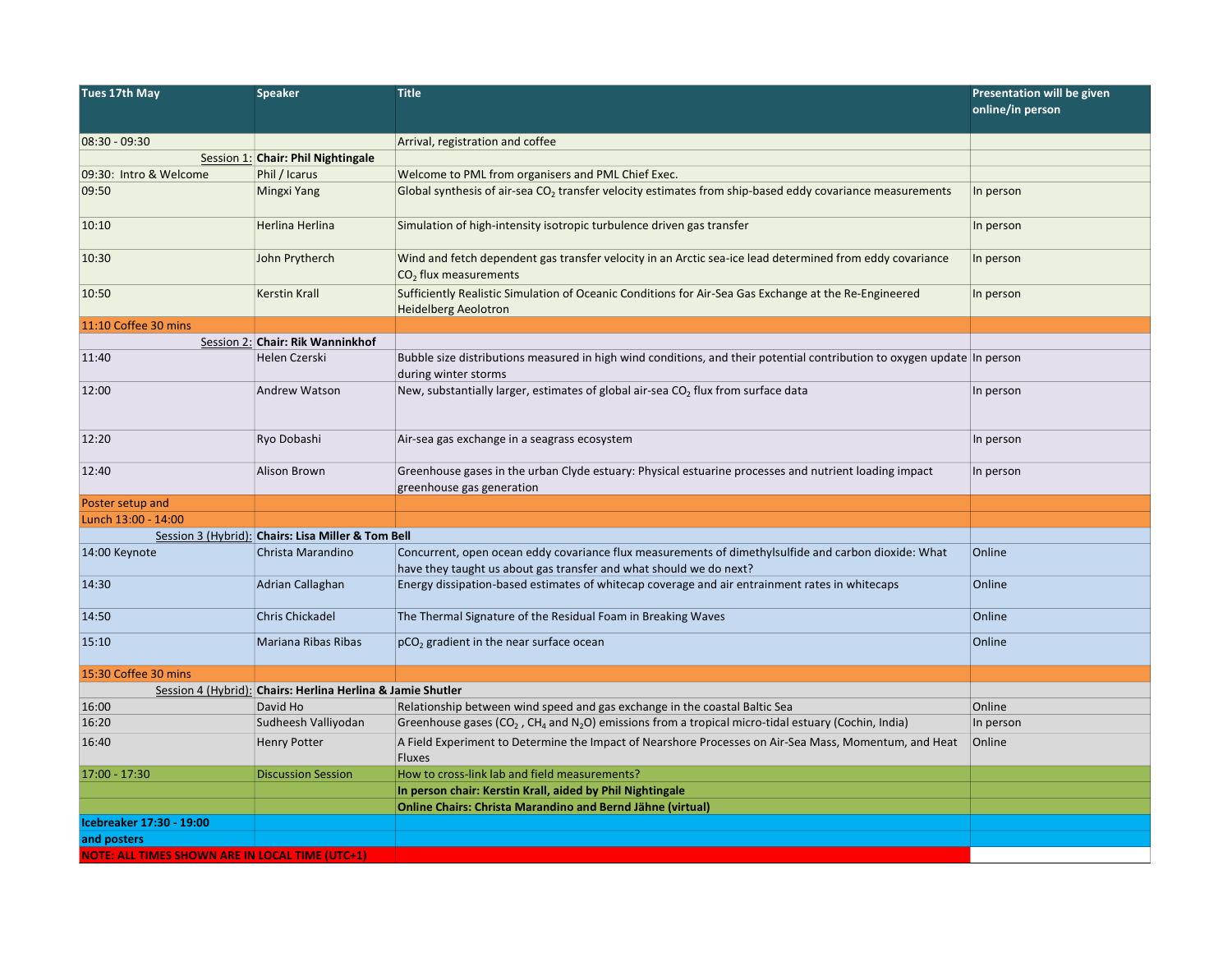| Wed 18th May         | <b>Speaker</b>                                               | <b>Title</b>                                                                                                                             | Presentation will be given<br>online/in person |
|----------------------|--------------------------------------------------------------|------------------------------------------------------------------------------------------------------------------------------------------|------------------------------------------------|
|                      |                                                              |                                                                                                                                          |                                                |
|                      | Session 5: Chair: Herlina Herlina                            |                                                                                                                                          |                                                |
| 09:00 Invited        | Leonie Esters                                                | The effect of non-local processes on eddy covariance air-lake gas fluxes                                                                 | In person                                      |
| 09:20                | Katherine Adler                                              | Laboratory investigation of significant gas transfer enhancement via capillary-gravity bow waves                                         | In person                                      |
| 09:40                | Anna Rutgersson                                              | Using land-based stations for air-sea interaction studies, issues with land influence and non-stationarity                               | In person                                      |
| 10:00                | <b>Philipp Voigt</b>                                         | A thermographic approach to measure the wind shear stress at the water surface                                                           | In person                                      |
| 10:20                | <b>Emily Matthews</b>                                        | Airborne observations over the North Atlantic Ocean reveal urea is a missing component of atmospheric<br>reduced nitrogen                | In person                                      |
| 10:40 Coffee 30 mins |                                                              |                                                                                                                                          |                                                |
|                      | Session 6: Chair: Anna Rutgersson                            |                                                                                                                                          |                                                |
| 11:10                | Daniel Ruth                                                  | Bubble break-up and the formation of sub-Hinze scale bubbles in turbulence                                                               | In person                                      |
| 11:30                | Theresa Barthelmeß                                           | Seasonal and Diurnal Variations in Organic Matter Composition Influence the Biogenic Surfactant Pool in the<br><b>Coastal Baltic Sea</b> | In person                                      |
| 11:50                | Aki Vähä                                                     | Greenhouse gas fluxes over a boreal river measured with eddy covariance                                                                  | In person                                      |
| 12:10                | Erni Murniati                                                | Measurements of surface-cooling induced gas-transfer using fluorescence-lifetime imaging (FLI) technique                                 | In person                                      |
| Posters and          |                                                              |                                                                                                                                          |                                                |
| Lunch 12:30 - 14:00  |                                                              |                                                                                                                                          |                                                |
|                      | Session 7 (Hybrid): Chairs: Rachel Stanley & Frances Hopkins |                                                                                                                                          |                                                |
| 14:00 Keynote        | <b>Lucy Carpenter</b>                                        | The role of chemistry in air-sea fluxes                                                                                                  | In person                                      |
| 14:30                |                                                              | Konstantinos Chasapis Bubble size distributions in spilling breakers with different phase shifts                                         | In person                                      |
| 14:50                | Avanti Acharya                                               | Influence of carbonate chemistry on mangrove-dominated estuarine system and carbon dioxide fluxes in Indian                              | Online                                         |
| 15:10                | <b>Brian Haus</b>                                            | Laboratory measurements of size-dependent spray distributions above both fresh and seawater.                                             | Online                                         |
| 15:30 Coffee 30 mins |                                                              |                                                                                                                                          |                                                |
|                      | Session 8 (Hybrid): Chairs: Chris Zappa & Phil Nightingale   |                                                                                                                                          |                                                |
| 16:00                | <b>Daniel Phillips</b>                                       | Air-sea exchange of acetaldehyde, acetone and DMS at a UK coastal site                                                                   | Online                                         |
| $16:40 - 16:50$      | <b>Rik Wanninkhof</b>                                        | Global estimates of air-sea CO <sub>2</sub> fluxes: Contributions of Wallace Broecker and Taro Takahashi                                 | In person                                      |
|                      |                                                              |                                                                                                                                          |                                                |
| 17:00 - 18:00        |                                                              | GTWS Scientific Steering Committee meeting in Board Room (SSC members only)                                                              |                                                |
|                      |                                                              |                                                                                                                                          |                                                |
| <b>Approx. 19:00</b> |                                                              | Conference Dinner @ National Marine Aquarium                                                                                             |                                                |
|                      |                                                              | www.national-aquarium.co.uk, Rope Walk, Coxside, Plymouth, PL4 OLF                                                                       |                                                |
|                      |                                                              |                                                                                                                                          |                                                |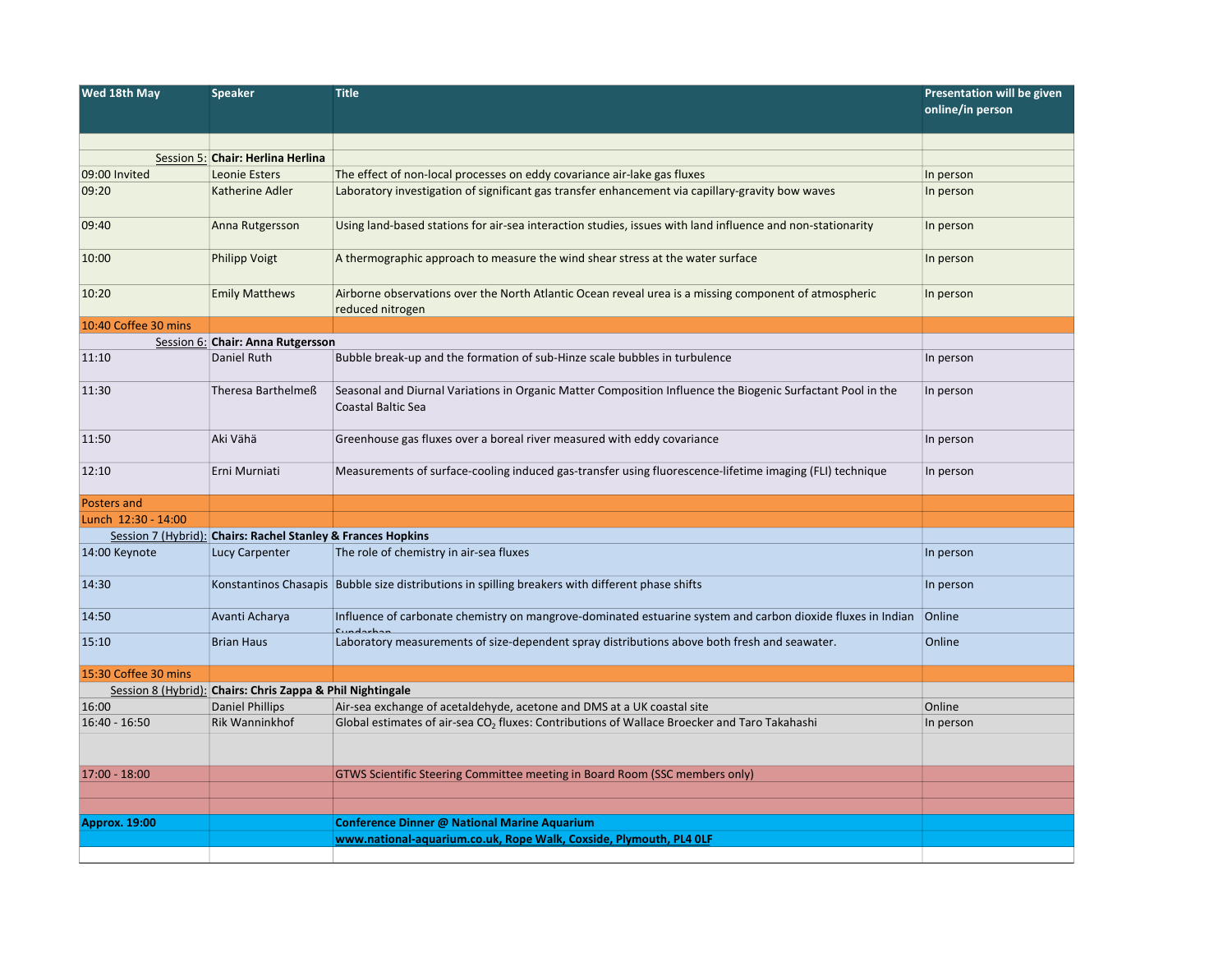| Thurs 19th May       | <b>Speaker</b>                                               | <b>Title</b>                                                                                                                                        | <b>Presentation will be given</b><br>online/in person |
|----------------------|--------------------------------------------------------------|-----------------------------------------------------------------------------------------------------------------------------------------------------|-------------------------------------------------------|
|                      | Session 9: Chair: Rachel Stanley                             |                                                                                                                                                     |                                                       |
|                      |                                                              |                                                                                                                                                     |                                                       |
| 09:20 Invited        | Luc Deike                                                    | Understanding and modeling bubble mediated gas transfer by breaking waves                                                                           | In person                                             |
| 09:40                | <b>Richard Sims</b>                                          | Quantifying the decadal and global scale impact of tropical cyclones on the ocean carbon sink using remote sensing, in situ and In person<br>models |                                                       |
| 10:00                | Sevda Norouzi<br>Alibabalou                                  | Constraining the role of the surface micro layer in tropical riverine headwaters of Amazonia                                                        | In person                                             |
| 10:20                | Ian Ashton                                                   | Comparing in-situ and earth-observation derived $CO2$ fluxes to assess uncertainties in global estimates                                            | In person                                             |
| 10:40 Coffee 30 mins |                                                              |                                                                                                                                                     |                                                       |
|                      | Session 10: Chair: Chris Zappa                               |                                                                                                                                                     |                                                       |
| 11:10                | Tetsu Hara                                                   | Air-sea scalar transfer - effects of wind and waves on equivalent roughness length                                                                  | In person                                             |
| 11:30                | Jan Wissink                                                  | The effects of surfactants on air-water gas transfer                                                                                                | In person                                             |
| 11:50                | Alexia Saint-Macary                                          | Testing and application of a diffusion-based method for sampling DMS in the Sea Surface Microlayer                                                  | In person                                             |
| 12:10                | Yuanxu Dong                                                  | Near-surface stratification biases the Arctic and global air-sea $CO2$ flux estimates                                                               | In person                                             |
| Posters and          |                                                              |                                                                                                                                                     |                                                       |
| Lunch 12:30 - 14:00  |                                                              |                                                                                                                                                     |                                                       |
|                      | Session 11 (Hybrid): Chairs: Anna Rutgersson & Jamie Shutler |                                                                                                                                                     |                                                       |
| 14:00 Keynote        | <b>Sally MacIntyre</b>                                       | Near-surface Turbulence in Arctic, Temperate, and Tropical Inland Waters: Implications for Gas Fluxes                                               | Online                                                |
| 14:30                | Nathan Laxague                                               | Observations of mean and wave orbital flows in the upper centimeters of the ocean surface layer                                                     | Online                                                |
| 14:50                | <b>Andy Jessup</b>                                           | IRISS, an IR Radiometer System for Measurement of Skin Temperature from USVs and Buoys                                                              | Online                                                |
| 15:10                | Meng Lu                                                      | Working Towards Improved Gas Transfer Prediction by Understanding the Impact of Gustiness on Momentum Fluxes                                        | Online                                                |
| Coffee 30 mins       |                                                              |                                                                                                                                                     |                                                       |
|                      | Session 12 (Hybrid): Chairs: Rik Wanninkhof & Tom Bell       |                                                                                                                                                     |                                                       |
| 16:00                | <b>Alex Soloviev</b>                                         | Modeling Air-Sea Gas Transfer Under Tropical Cyclone Conditions                                                                                     | In person                                             |
| 16:20                | Bernd Jähne                                                  | On the Limitations of Current Field Measuring Techniques and Measurements for Air-Sea Gas Exchange                                                  | Online                                                |
| 16:40                | Peter Liss                                                   | CLAW: Dead or Alive?                                                                                                                                | In person                                             |
| 17:00 - 17:30        | <b>Discussion Session</b>                                    | <b>Topic TBC</b>                                                                                                                                    |                                                       |
|                      |                                                              | In person chair: TBC, aided by Frances Hopkins                                                                                                      |                                                       |
|                      |                                                              |                                                                                                                                                     |                                                       |
|                      |                                                              |                                                                                                                                                     |                                                       |
|                      |                                                              |                                                                                                                                                     |                                                       |